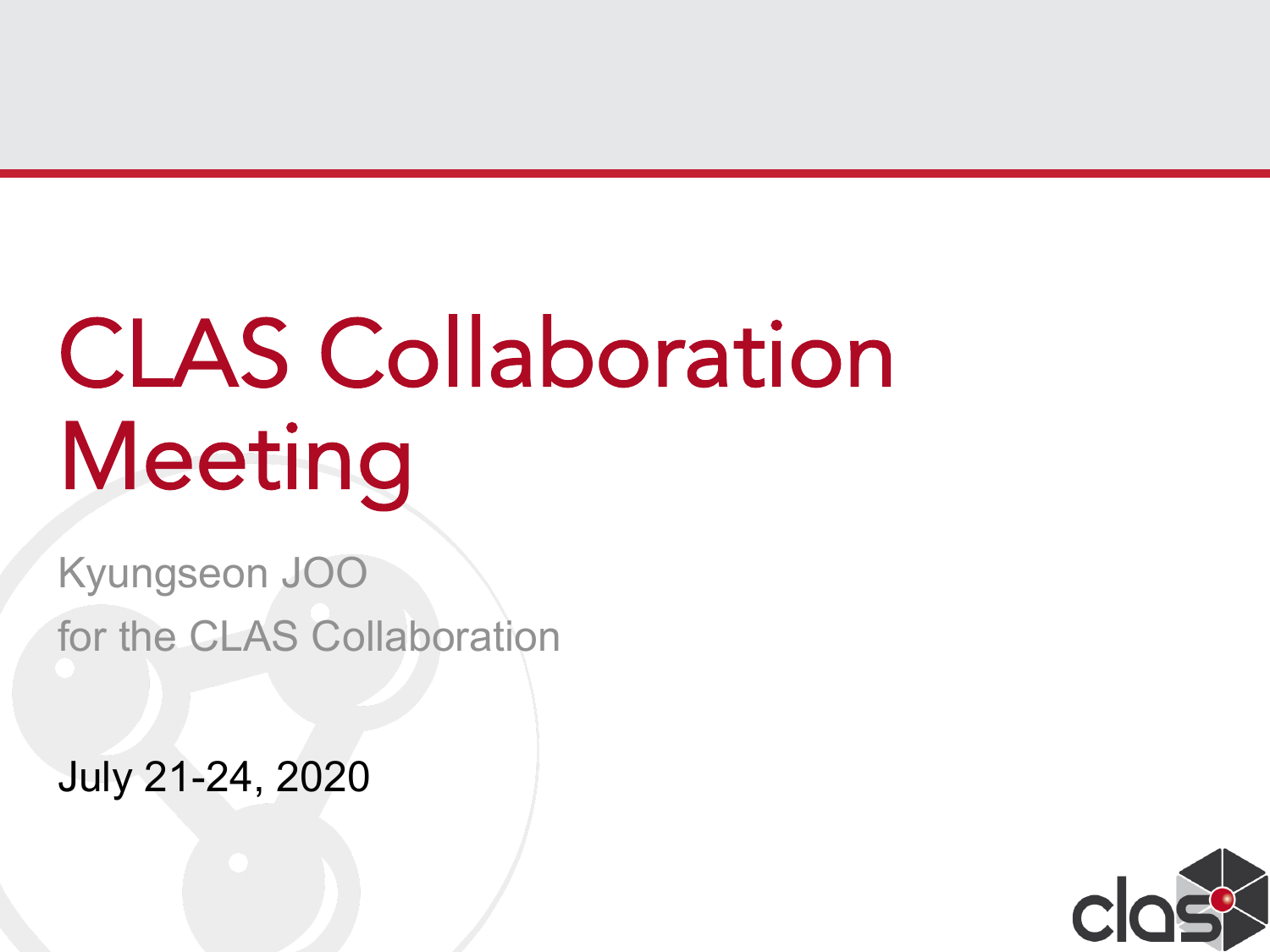## **JULY COLLABORATION MEETING**

- $\Box$  July Collaboration meeting consists of four half-days of remoteonly presentations.
	- **❖ Tuesday** 
		- Run group updates (RG-F, RG-B, RG-K)
		- Software, Calcom and Taskforce Session
	- ❖ Wednesday
		- CLAS12 First Publication
		- PWG Session Deep Processes
	- $\div$  Thursday
		- PWG Session Hadron Spectroscopy
		- PWG Session Nuclear Physics
	- **❖ Friday** 
		- PAC48 Proposal Presentations
		- Business sessions

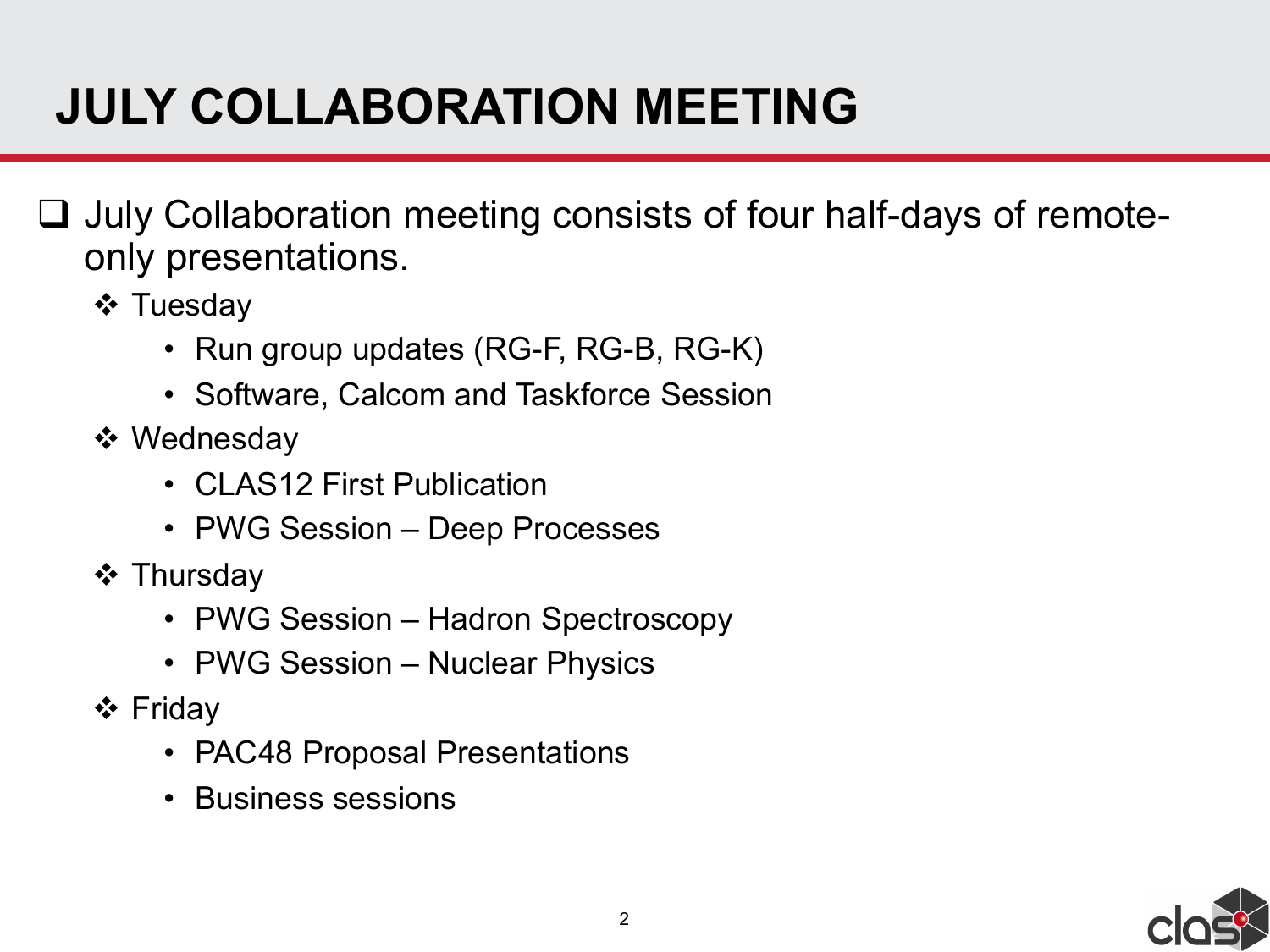## **CLAS12 Data Processing**

- § RG-A fall 2018 data cooking has been completed.
- RG-B and RG-K pass-1 reviews have successfully completed and approved.
- 50% of the RG-B spring 2020 data cooking has been completed.
- The RG-K data cooking will start this week.
- § By mid-September, we'll have both run group (RG-B and RG-K) data fully cooked.
- Pass-1 Readiness Review Committee: S. Stepanyan (Chair), N. Baltzell, L.C. Smith, M. Mirazita, L. Weinstein.
- Pass1 data processing readiness review committee report by S. Stepanyan on Friday

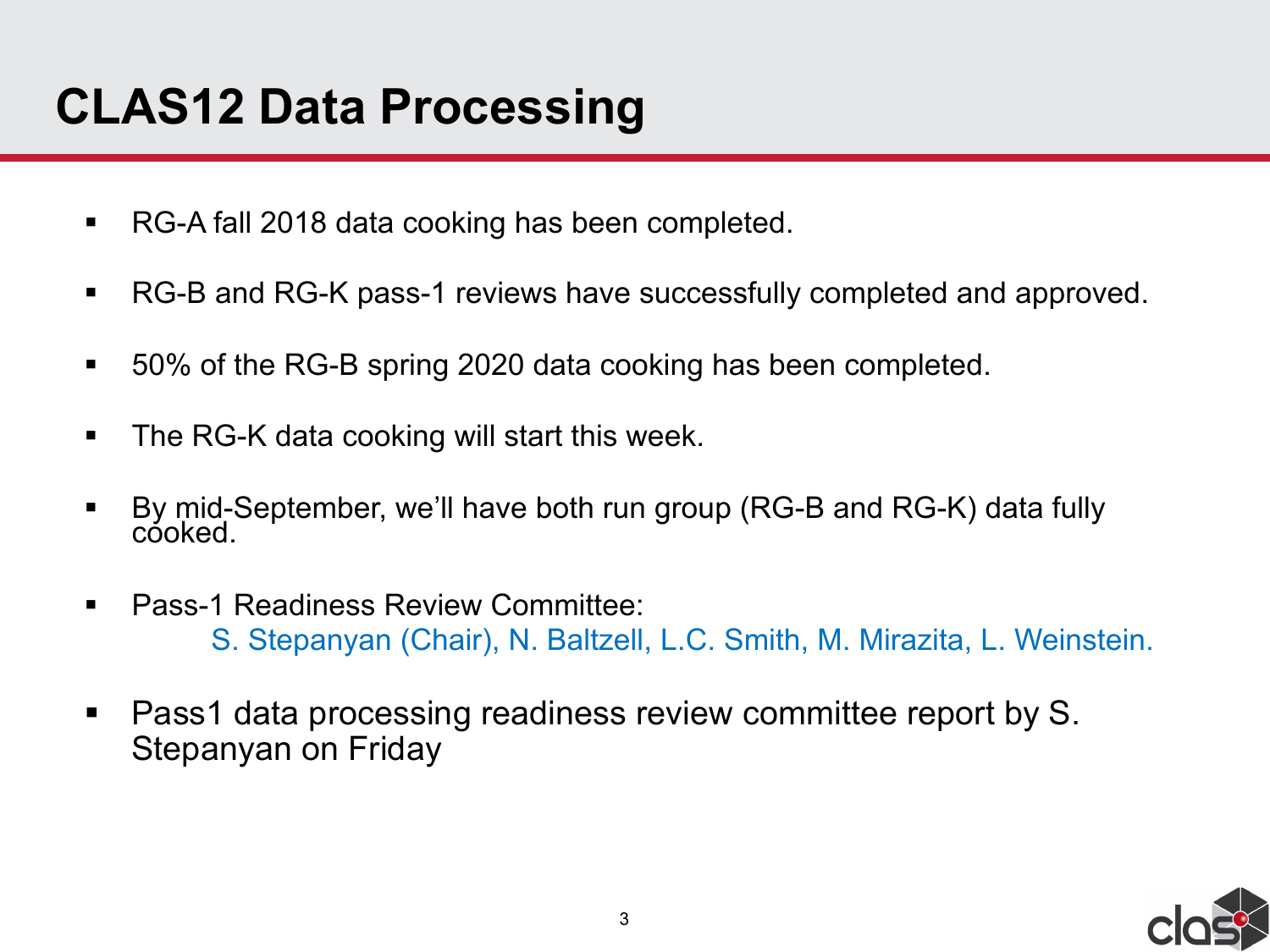- 1<sup>st</sup>-level RG-A common analysis begins on August 1, 2020.
	- o Review committee: Yordanka Ilieva (Chair), Cole Smith, Sebastian Kuhn, Marco Mirazita.
- 2<sup>nd</sup>-level analysis note for each paper begins mid-August.
	- $\circ$  Each paper will prepare a 2<sup>nd</sup>-level analysis note on top of 1<sup>st</sup>-level analysis note. This will be reviewed within a physics working group (PWG).
- First Weds morning session will be dedicated to RG-A First Publication

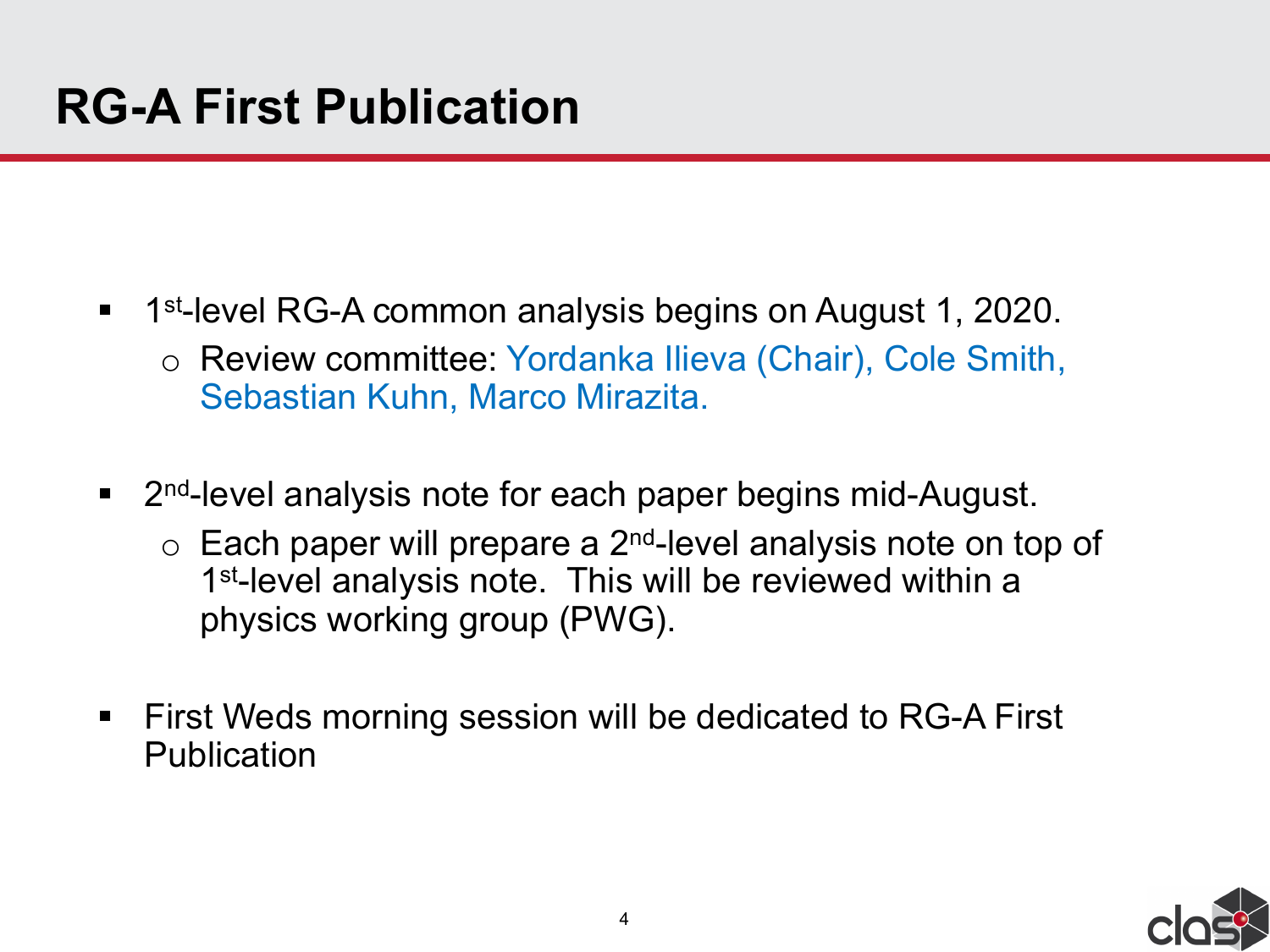#### **PAC48 Proposals**

- The PAC48 meeting is scheduled for August 10-14 2020, will be held by remote connection.
- Six CLAS12 proposals submitted: three new proposals and three run-group addition proposals
- First Friday morning session will be dedicated to PAC48 proposal talks.
	- 08:30 Beam Charge Asymmetries for Deeply Virtual Compton Scattering on the Proton at **CLAS12 30'** Speaker: Eric Voutier (CNRS/IN2P3/IPNO - UPS)
	- 09:00 **Nuclear TMDS in CLAS12 25'** Speaker: Raphaël Dupré (IPN Orsay)
	- 09:25 Studies of Dihadron Electroproduction in DIS with Longitudinally Polarized Hydrogen and Deuterium Targets 25' Speaker: Christopher Dilks (Duke University)
	- 09:50 Spin-Dependent Electron Scattering from a Polarized 3He Target in CLAS12 30' Speaker: Richard Milner (MIT)
	- 10:20 Precision measurements of  $A = 3$  nuclei in Hall B 30' Speaker: Axel Schmidt (George Washington University)
	- $11:00$ Dihadron measurements in electron-nucleus scattering with CLAS12 25' Speaker: Miquel Arratia (UC Berkeley)

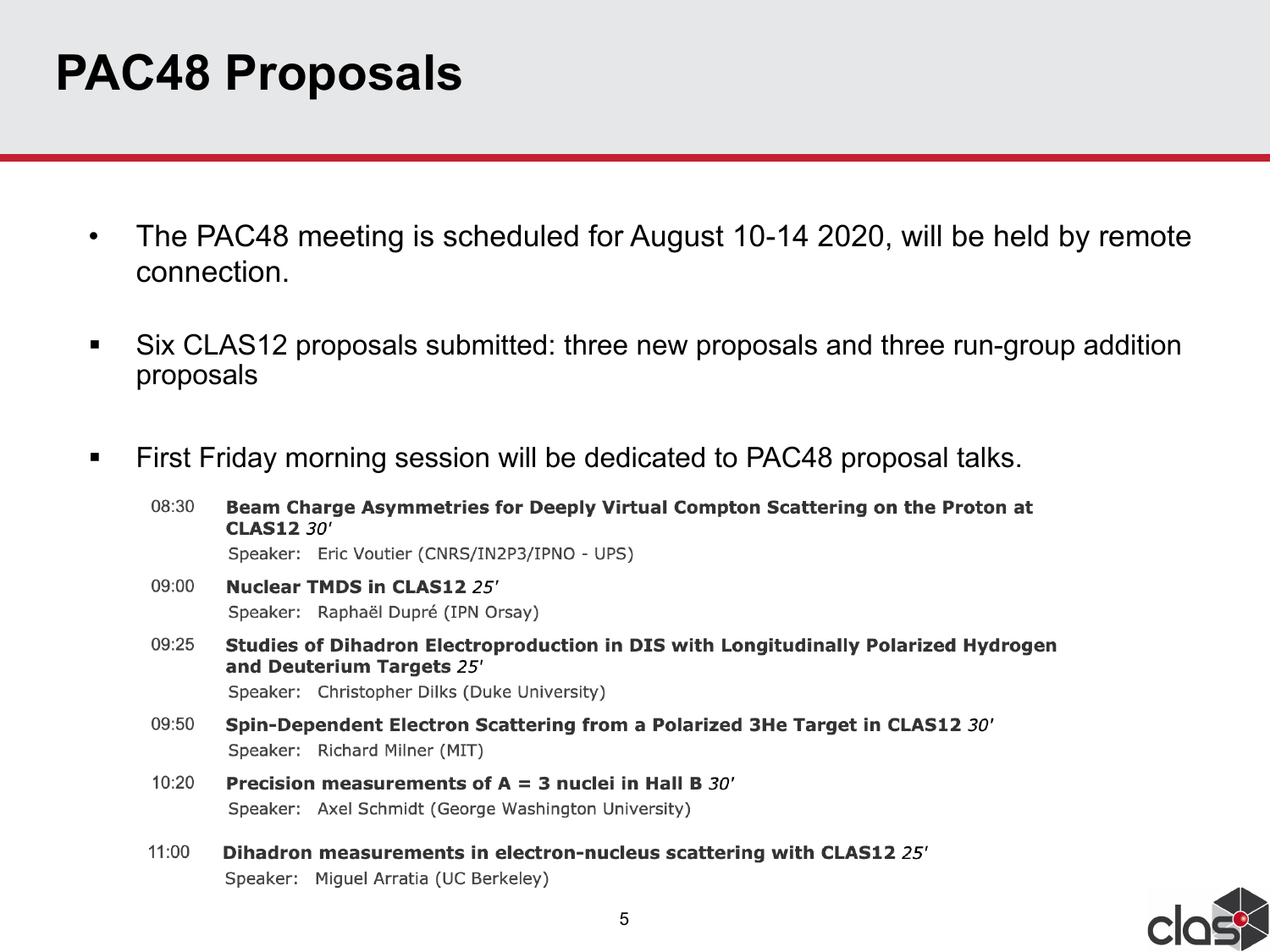## **Run Group Jeopardy Updates (8 Run Groups)**

- The CLAS12 jeopardy internal review committee: D. Ireland (Chair), C. Hyde, Z.E. Meziani
	- v RG-B: D. Ireland (reviewer), S. Niccolai (contact)
	- v RG-C: C. Hyde (reviewer), S. Kuhn (contact)
	- v RG-D: Z.E. Meziani (reviewer), L. El Fassi (contact)
	- v RG-E: Z.E. Meziani (reviewer), W. Brooks (contact)
	- v RG-G: Z.E. Meziani (reviewer), W. Brooks (contact)
	- v RG-H: D. Ireland (reviewer), M. Contalbrigo (contact)
	- v RG-K: D. Ireland (reviewer), A. D'Angelo (contact)
- **CLAS12** § The CLAS12 jeopardy will be held on September 25, 2020.

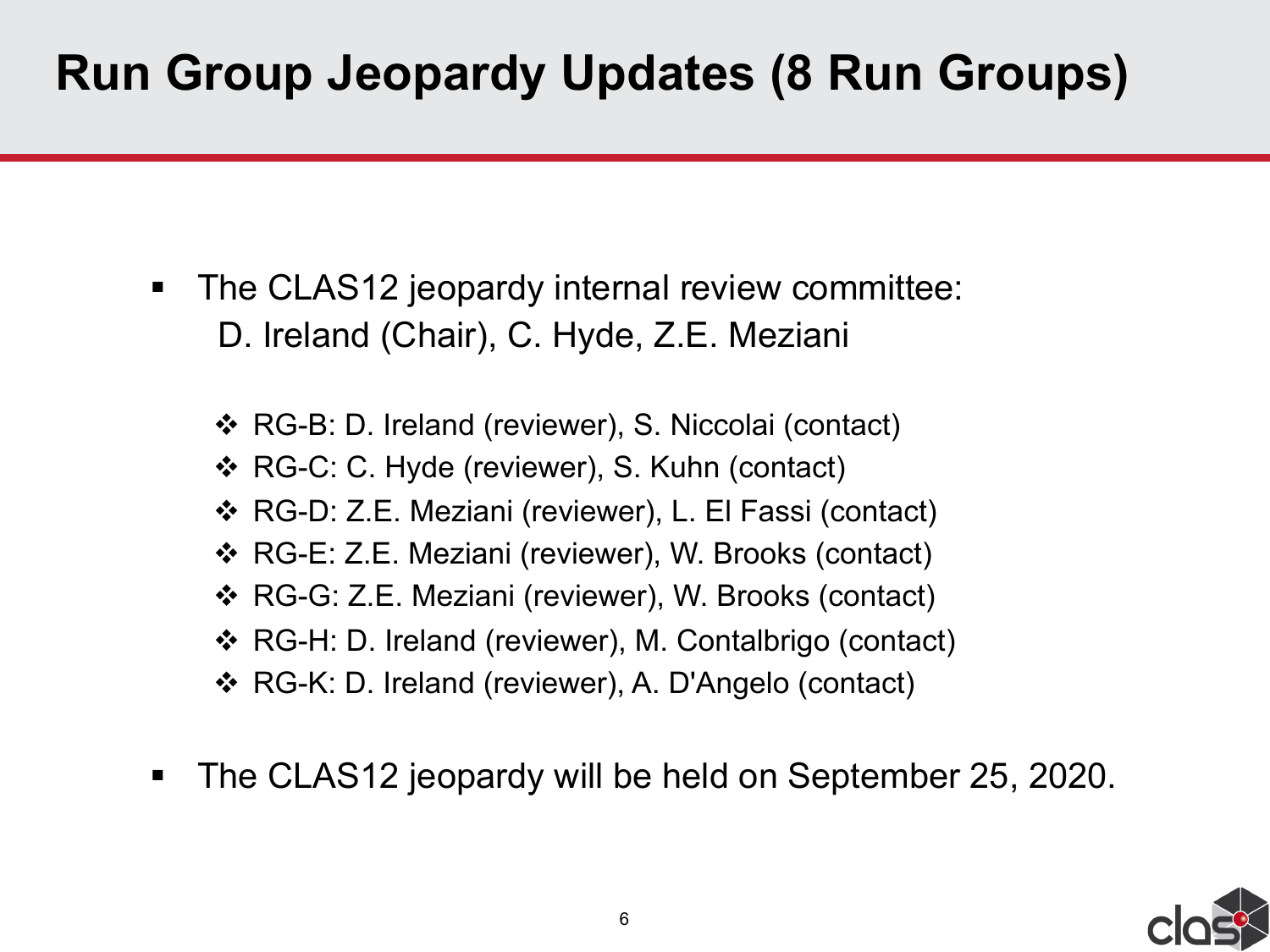#### **Remote shifts for CLAS**

- JLAB resumption of the on-site operations started under Medcon-5 and likely to remain in that state when RG-F run starts next week.
- Back in March, before halting the operations, because of the travel restrictions (domestic and international) due to Covid-19, we instituted a new shift structure with a single expert in the counting room for the day and swing shifts to mitigate the shortage of available shifters.
- [The same limited shift staffing will continue for the upcoming run, shifts are a](https://wiki.jlab.org/clas12-run/index.php/Run_Group_F)lready being assigned with volunteers. However, we will have limited presence of staff and users on site, so no on-call "ghost" shifts.
- Given the situation with Covid-19, we expect that the travel restriction will remain in place for a while. To mitigate the situation with shifts and provide opportunities for collaboration to contribute to the running of the experiment, we are proposing to institute remote shifts for CLAS.
- Presently there are sufficiently well-developed web-based applications to monitor CEBAF and CLAS12 operations from remote. The remote shifter's responsibility will be limited to monitor beam delivery and operations of CLAS12. Control of devices or running DAQ and other applications will not be part of the duties.
- Collaboration can volunteer to participate for a trial run of remote shifts, just need a decent internet and a large enough computer screens to be able to monitor a couple of browsers. Communication with the counting room will be done using a *bluejeans* session.
- **CLAS12** Work to setup remote monitoring of the experiment already started, https://wiki.jlab.org/clas12-run/index.php/Run\_Group\_F#tab=Remote\_Shifts, and wi be further developed. If successful, we may even think to give a credit for remote shifts (maybe not at the same level as for in person shifts).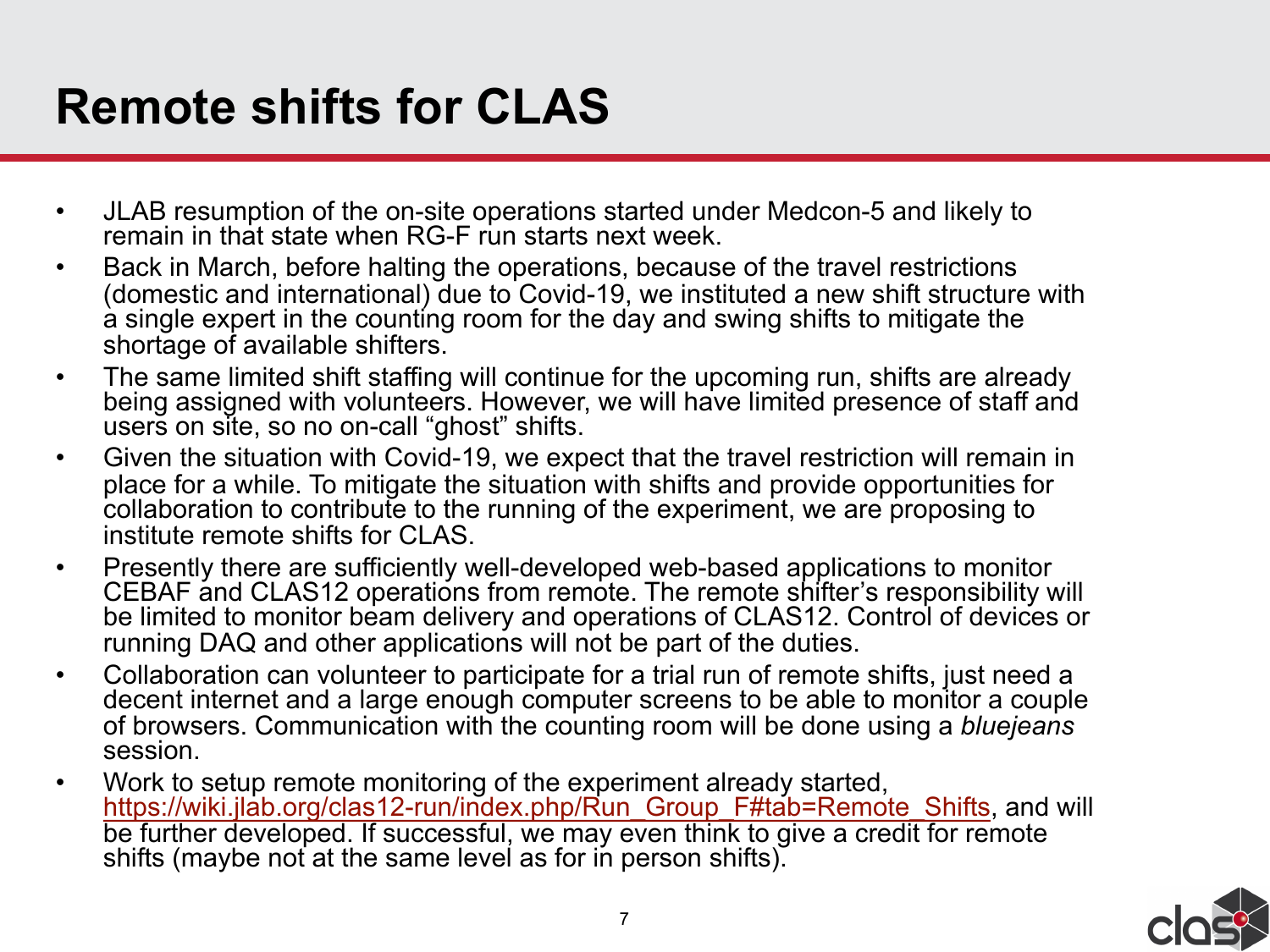- We will start CLAS12 remote shifts as a test.
- Stepan Stepanyan will send the CLAS Collaboration an email with instructions and call for volunteers.
- We could improve the system if needed and make a final decision after testing the system during the upcoming RG-F run.